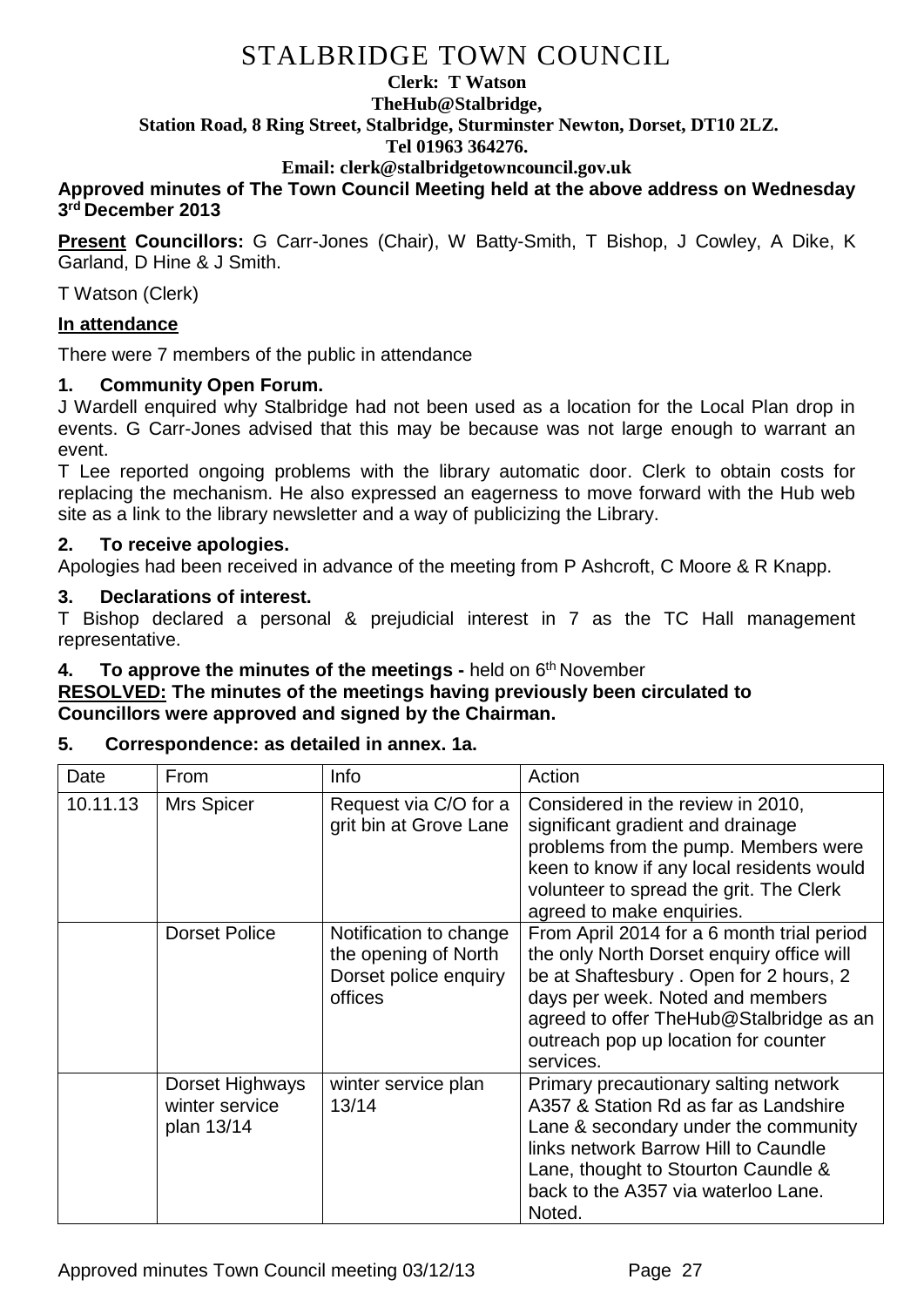#### **Clerk: T Watson TheHub@Stalbridge, Station Road, 8 Ring Street, Stalbridge, Sturminster Newton, Dorset, DT10 2LZ. Tel 01963 364276.**

#### **Email: clerk@stalbridgetowncouncil.gov.uk**

| 15.11.13 | <b>Dorset</b><br>Community<br>Action | Invitation to AGM Fri<br>6 <sup>th</sup> Dec at Wimborne.                                 | Declined                                                                                                                                                                                                                                                                                                                                                                                                                          |
|----------|--------------------------------------|-------------------------------------------------------------------------------------------|-----------------------------------------------------------------------------------------------------------------------------------------------------------------------------------------------------------------------------------------------------------------------------------------------------------------------------------------------------------------------------------------------------------------------------------|
| 25.11.13 | Spectrum<br>Housing                  | <b>Request to make Silk</b><br>House Barton<br>reserved parking for<br>disabled use only. | Knightstone Court has 9 spaces serving<br>23 flats, so residents have to park on<br>Silkhouse Barton. There is plan to extend<br>the parking for the court which would not<br>facilitate parking for each resident.<br>Members felt that any parking restrictions<br>on Silk House Barton would have a knock<br>on effect on other areas, which are<br>already under strain and therefore they<br>could not support this request. |

# **6. Lights group Sub Committee:**

# **a. To receive a report and update on the lights on the lime tree.**

Having stepped down as Chairman of the Lights Committee T Wood introduced his successor Ray Hall. Ray advised that he was keen to work with the TC and would like to understand how the TC see the role of the Lights Committee. Tony reported that all of the new lights purchased had been sold and therefore there was no need for the funding request in item 6b. He advised members of the substantial cost incurred in recent times, for works to the lime tree and lights and asked for their thoughts on the necessity of lighting the lime tree. A majority of members felt that it was important that the lime tree is lit.

**RESOLVED: There was general agreement to take this forward to the budget meeting and in principal that £500 would be carried forward to the 14/15 budget. As a start to build a fund to maintain and light the lime tree on The Ring.**

# **b. To receive a request for funding.**

Withdrawn.

### **7. To receive an application for a capital grant from the Stalbridge Hall Management Committee for replacement windows.**

At the July 2013 meeting it was resolved in principal to make a grant from capital funds of up to £6,000.00, subject to the success of a grant application to Dorset Community Foundation (DCF). At that point 4 quotations were provided. The total cost of the project is £13,739.00. inc. VAT. DCF have made a grant of £5,000 and the Management Committee have funds of £3,000. The Clerk advised that the capital fund stands at £53,770.65. T Bishop felt that this application should be supported as it would help to save on running costs at this important community asset. Members thanked Colin Rymes for his efforts in obtaining additional funding for the project.

**RESOLVED: It was proposed by D Hine, seconded by J Cowley and agreed to make a capital grant to the Stalbridge Hall Committee of £6,000.00 towards the cost of replacement windows at The Hall.**

T Bishop abstained from the vote.

# **8. To approve the December edition for the quarterly newsletter.**

**RESOLVED: The newsletter was approved with some minor amendments.**

# **9. To receive a summary of the car park survey and give further instruction .**

There are 66 spaces in total made up of 60 general and 6 disabled

The survey took place between 8<sup>th</sup> October - 22nd November. In conclusion the number of available spaces reduces considerably between 8.30 & 10am and remains so until 5pm, when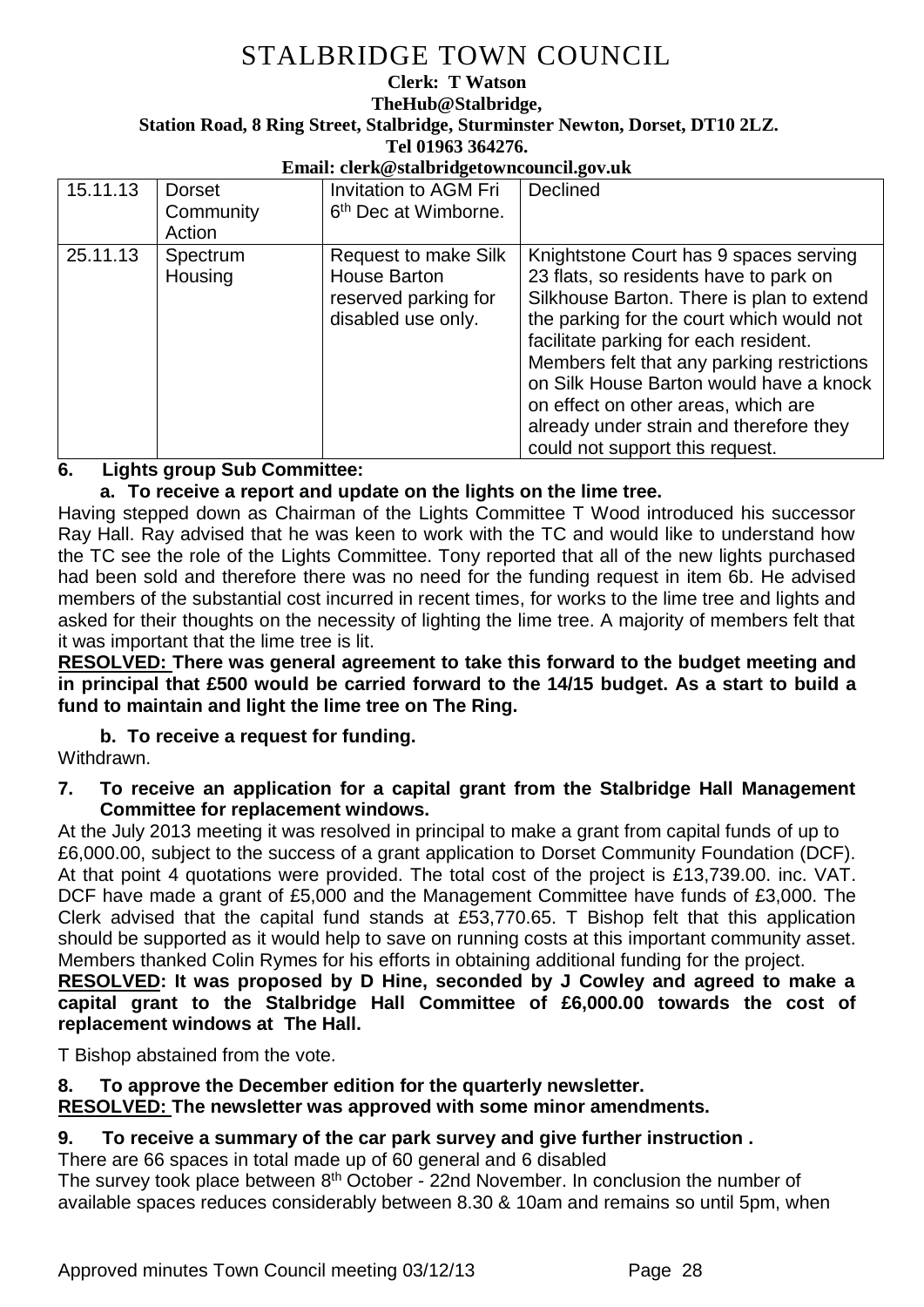#### **Clerk: T Watson TheHub@Stalbridge, Station Road, 8 Ring Street, Stalbridge, Sturminster Newton, Dorset, DT10 2LZ. Tel 01963 364276.**

#### **Email: clerk@stalbridgetowncouncil.gov.uk**

the number of available spaces increases considerably. This suggests all day parking for work. There are always some local residents cars parked overnight, though as the peaks in use appear to be later in in the day, unless these vehicles are parked 24/7 it is possible this has no effect on the use during the rest of the day. The disabled spaces are constantly underutilised as some blue badge holders use the general spaces. Other contributing factors include use by tradesman working locally over long periods. There are peaks of local activity were the car park is extensively used and has zero spaces, which include patient group events at the Doctors, Guggleton exhibitions, Church services linked to hospitality at the Legion and the Hall. Such occurences could be increased by events at the Hub. G Carr-Jones agreed to make enquiries at NDDC with regard to the required ratio of disabled to general spaces. A Dike advised that there is a problem with all day parking at the supermarket which if dealt with would have an effect on Station Road car park. Members wondered if any of the grassed areas could be used to increase the number of spaces and consideration was given to the long term use of the bring bank / recycling area.

### **10. To receive a quotation for repairs to the Jarvis Field Play Area fencing and give further instruction.**

Members who had viewed the fence felt that was in good condition in the main and the quote supplied for repair would be adequate to resolve the problem of dogs getting into the play area. **RESOLVED: It was proposed and agreed to accept the quote as presented subject to clarification of detail.**

### **11. To receive the pre submission consultation on the Local plan Part 1.**

Members noted that there are 2 remaining road show events that can be attended at Gillingham & Blandford on the  $9<sup>th</sup>$  & 12<sup>th</sup> December. J Cowley expressed a view that the creation of a neighbourhood plan to supplement the North Dorset Local Plan would require a team of dedicated, knowledgeable people willing to give considerable time to the project. There was further debate on the pros and cons of having a neighbourhood plan versus opting into the Local plan. Members felt that they needed more information in order to be able to move forward with the issue and G Carr-Jones offered to try to get an NDDC member and officer to come to Council in the new year. The Clerk agreed to circulate the web link.

### **12. To receive NALC advice regarding the setting of the 14/15 precept, in conjunction with the Localisation of Council Tax Support Scheme.**

The Clerk advised that NALC have resolved that the County Associations be reminded of the final legal date by which local councils must notify their Billing Authority of intended precept demands for the 2014-15 financial year. This is because Billing Authorities will not find out their own Revenue Support Grant amounts until mid-late December. Therefore larger Councils might wish to wait until mid-February, 2014 before formally setting their budgets (by which time they will / should know how much LCTS grant if any they will be receiving for the 14-15 financial year from their Billing Authority). It is thought that the likely latest legal date by which precepts can be set is probably around 4/3/14.

G Carr-Jones advised members of the possibility of the responsibility for the provision of additional services being passed down to TC level and the real potential in the future for precept capping.

# **13. To resolve the cleaning arrangements for the WC at the Hub.**

The Clerk advised that the volunteers are keen to have a third party looking after the WC's and I Kerr is willing to take this on over a 6 day period. The provision of this service will include key holding and checking the building last thing at night.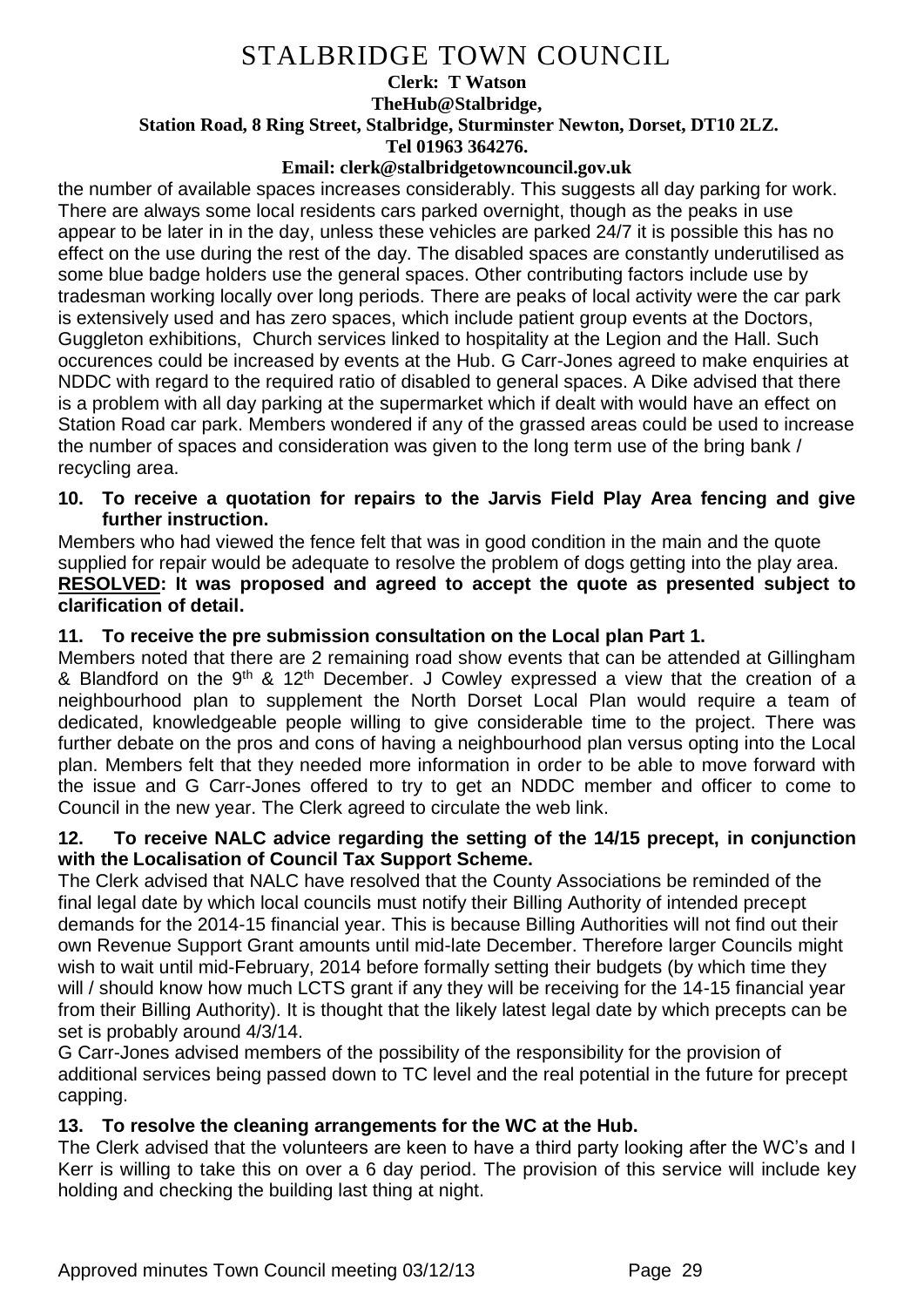#### **Clerk: T Watson**

# **TheHub@Stalbridge, Station Road, 8 Ring Street, Stalbridge, Sturminster Newton, Dorset, DT10 2LZ.**

**Tel 01963 364276.** 

### **Email: clerk@stalbridgetowncouncil.gov.uk**

G Garland declared a personal and prejudicial interest and took no further part in the debate or vote.

#### **RESOLVED: It was proposed and agreed to accept the quote form IK Services on the same basis as the street cleaning term.**

### **14. Finance.**

### **a. To approve the accounts as presented in annex 1b. For payment.**

| Tax & NI December                             | £243.86   |
|-----------------------------------------------|-----------|
| Salary December Inc. Overtime                 | £1013.16  |
| In lieu of stamps purchased                   | £14.40    |
| Subscription                                  | £129.00   |
| Web site maintenance 4th qtr. & renewals      | £387.00   |
| Silver BS 5 units & back up Sept              | £97.20    |
| Silver BS 5 units & back up October           | £97.20    |
| Silver BS 6 units & back up December          | £109.20   |
| Microsoft publisher software                  | £122.40   |
| In Lieu of purchase of Accident book          | £5.70     |
| <b>VOIP phones November</b>                   | £27.38    |
| VOIP phones October                           | £27.72    |
| DD line & divert 364276                       | £108.87   |
| DD line & divert 364177                       | £65.85    |
| Electricity WC's 01.08-01.11.13               | £104.60   |
| DD Gas Hub 30.09-05.11.13                     | £90.36    |
| Legal fees for transfer of land at Station Rd | £340.00   |
| Grass cutting NDDC & STC 17.10.13             | £131.00   |
| Extra works to doors                          | £228.00   |
| Call out ref alarm                            | £90.00    |
| 1st fix cabling alarm system                  | £624.00   |
| Street & WC cleaning November                 | £1,552.00 |
| Bulk bins for town waste 22.10-31.12.13       | £208.00   |
| Bin lock                                      | £10.39    |
| In Lieu of purchase of slip hazard sign       | £7.59     |
| DD closing bill ring Street                   | £47.86    |
| It installation and hardware at the hub       | £8148.43  |
|                                               |           |

The Clerk requested a direct debit for whole bill be set up for Prodigy PC and a transfer from the deposit to the instant access account of £20,000.00.

**RESOLVED: Proposed by D Hine seconded by K Garland and agreed that approval of the invoices and transfers as presented be made. In addition the direct debit application was approved.** 

# **b. To receive the quarterly financial report.**

The Clerk explained that the half yearly report was late due to bank statements going missing due to the change of address. The bank balance at the end September stood at £144,975.70. A forecast balance sheet to year end March 2014 was provided. T Bishop requested provision of the figures in advance of the meeting and K Garland agreed to verify and sign the bank statements.

**RESOLVED: There was general agreement to accept the figure as presented subject to verification of the bank statements by K Garland.**

# **15. Clerks report on matters arising.**

Pump on The Ring: - In poor condition pending TC previous resolution to repair. Unfortunately has now been vandalised and the remaining wood damaged. Repairs are in hand.